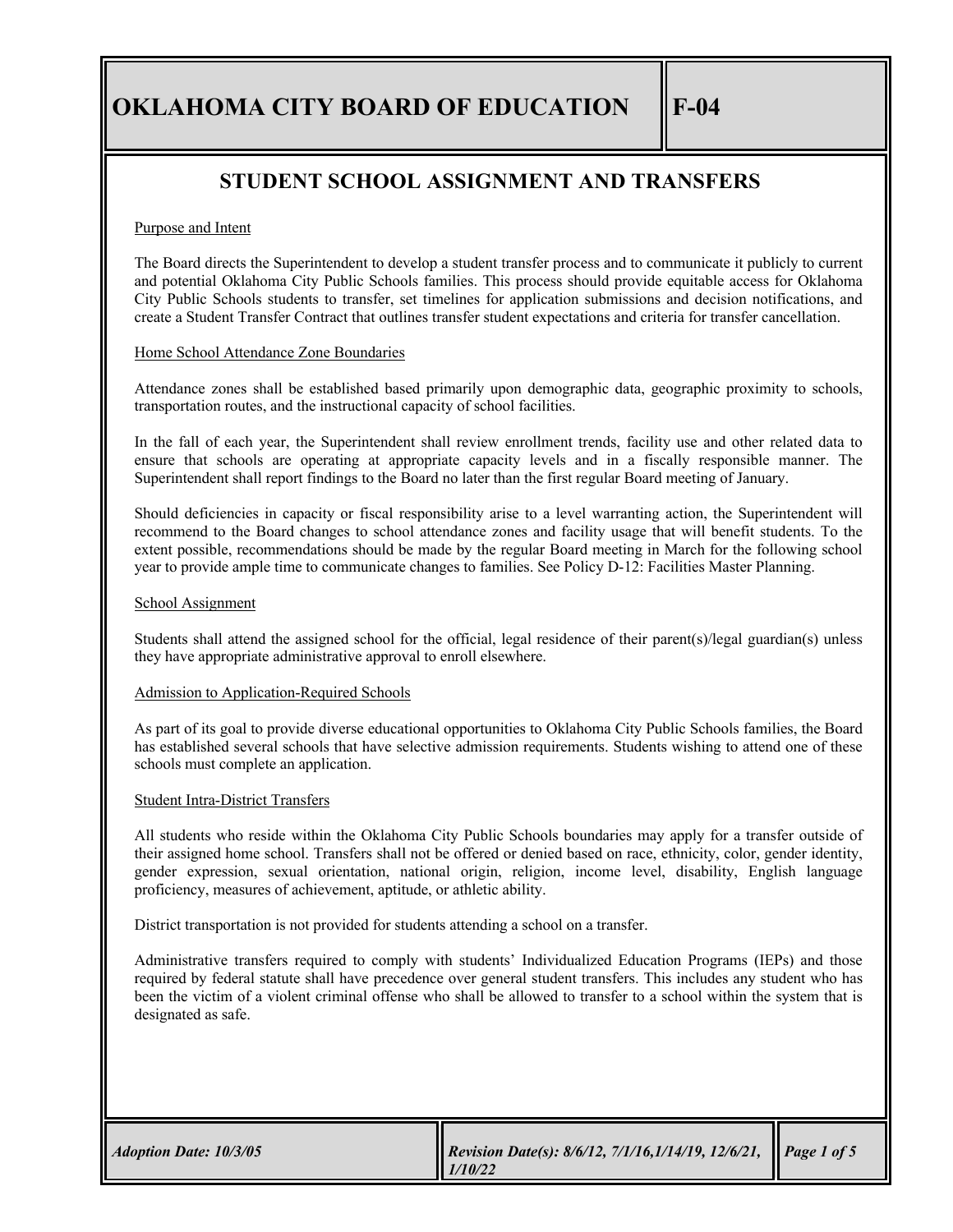### Annual Determination of Individual School Capacity

By February 1 of each year, the Superintendent or designee shall provide each Principal with projected enrollment by grade for the following year.

The number of available transfer spaces available by grade for every non-application school in the District shall be made publicly before the first day that transfer applications may be accepted by the District.

### Transfer Application

Incomplete transfer applications will not be considered. Any approved transfer found to be based on false information will be subject to revocation.

## Verification of Transfer Eligibility

A transfer application may be denied for reasons including:

- Lack of available space at requested school
- Student has a history of poor attendance including excessive unexcused absences or tardiness
- Student has a history of repeated and/or serious violations of the Oklahoma City Public Schools Student Code of Conduct
- Requested school does not have resources or capabilities to provide appropriate services for students with special needs, as determined by the Superintendent
- Incomplete Student Transfer Contract

For all others, open transfers previously granted by the school board will remain in effect unless the board of education takes action to deny a future year's attendance based upon capacity, discipline, or attendance as addressed within this policy.

The school district will begin accepting applications for the next school year starting February. Receipt of applications will be documented by the district so that the district may review those applications in the order submitted for purposes of capacity limitations. The administration will not approve or deny transfers received for the next school year until after the July 1 capacity data is determined for each grade level and site within the school district.

Transfers that have previously been approved by the school district will remain in effect for future school years unless the district provides notification to the parent or legal guardian that the transfer is not going to be continued for an upcoming school year due to capacity, disciplinary action or attendance issues. The district will not require parents resubmit a new application each school year and will advance the previous application of an enrolled student amending only the grade placement of the student.

A transfer may be requested at any time in the school year. State law limits a student's ability to transfer to no more than two (2) times per school year to one or more school districts in which the student does not reside. Exceptions to this limit will exist for students in foster care. Students are legally entitled to reenroll at any time in their school district of residence. Any brother or sister of a student who transfers may attend the school district to which their sibling transferred as long as the school district has capacity in the grade level and the sibling does not meet a basis for denial as listed below. A separate application must be filed for each student so that the district can timely consider requests in the order applications are received.

It is the policy of the board of education that any legally transferring student shall be accepted by the district under the following circumstances:

| <b>Adoption Date: 10/3/05</b> | Revision Date(s): 8/6/12, 7/1/16,1/14/19, 12/6/21,   Page 2 of 5<br>1/10/22 |  |
|-------------------------------|-----------------------------------------------------------------------------|--|
|-------------------------------|-----------------------------------------------------------------------------|--|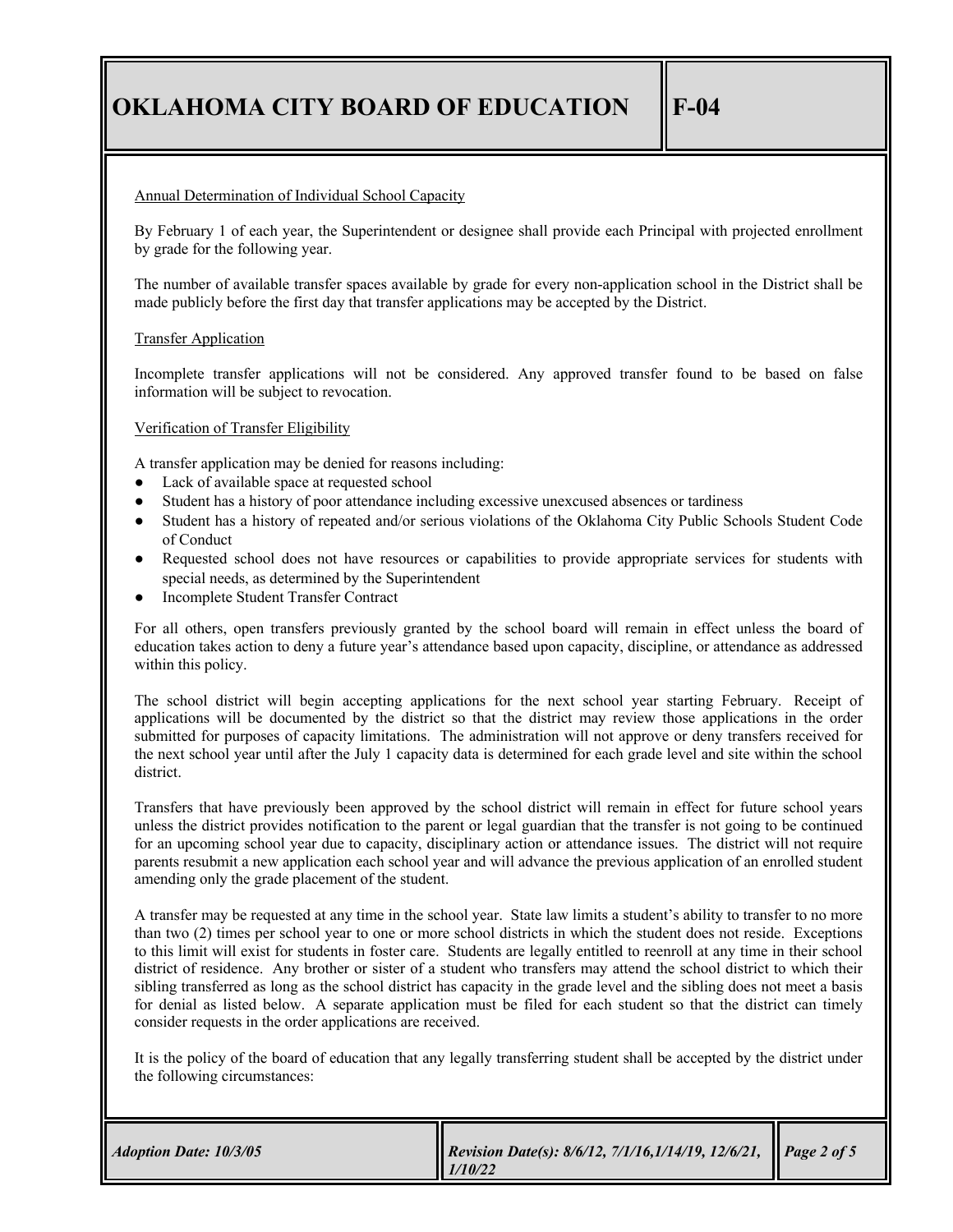- 1. The district has the capacity to accept the student at the grade level at the school site;
- 2. The transferring student has not been disciplined for:
	- a. violation of a school regulation,

b. possession of an intoxicating beverage, low-point beer, as defined by Section 163.2 of Title 37 of the Oklahoma Statutes, or missing or stolen property if the property is reasonably suspected to have been taken from a student, a school employee, or the school during school activities, or

c. possession of a dangerous weapon or a controlled dangerous substance while on or within two thousand (2,000) feet of public school property, or at a school event, as defined in the Uniform Controlled Dangerous Substances Act.

3. The transferring student does not have a history of absences. "History of absences" means ten or more absences in one semester that are not excused for the reasons provided in 70 O.S. § 10-105 or due to illness.

By the first day of January, April, July and October, the board of education shall establish the number of transfer students the district has the capacity to accept in each grade level for each school site within the district. The number of transfer students for each grade level at each site that the district has the capacity to accept will be posted in a prominent place on the school district's website. The district shall report to the State Department of Education the number of transfer students for each grade level for each school site which the district has the capacity to accept.

In making the decision to determine capacity, the board of education shall review class size limits specified in 70 O.S. § 18-113.1 and multiply those limits times the number of classroom teachers employed by the school district at each grade level. If classroom space is not sufficient to accommodate that number of students due to a classroom being disproportionately sized, the district's capacity numbers will reflect a lesser amount based upon that classroom  $size.$ 

In general terms, the capacity of a grade at a particular school will be based on the current number of filled general education core teacher positions multiplied by the student-teacher ratio as published in the current school year's staffing plan for the school and grade level, minus the number of students currently in the school and grade, with an additional accommodation made to account for typical in-district transfers.

For district application schools, which have specific enrollment and admission requirements, the capacity is set at zero as out of district transfers are granted only after the student's application has been timely received and is approved.

Determining capacity for purposes of transfer does not impact the number of students who can enroll and attend the school who live within the school boundaries.

A student shall be allowed to transfer to a district in which the parent or legal guardian of the student is employed as a teacher as per 70 O.S. § 8-113.

The school district shall enroll transfer students in the order in which they submit their applications. If the number of student transfer applications exceeds the capacity of the district, the district shall select transfer students in the order in which the district received the application. Students who are the dependent children of a member of the active uniformed military services of the United States on full-time active-duty status and students who are the dependent children of the military reserve on active duty orders shall be eligible for admission to the school district regardless of capacity of the district. Students shall be eligible for military transfer if:

| <b>Adoption Date: 10/3/05</b> | Revision Date(s): 8/6/12, 7/1/16,1/14/19, 12/6/21, Page 3 of 5<br>$\parallel$ 1/10/22 |  |
|-------------------------------|---------------------------------------------------------------------------------------|--|
|-------------------------------|---------------------------------------------------------------------------------------|--|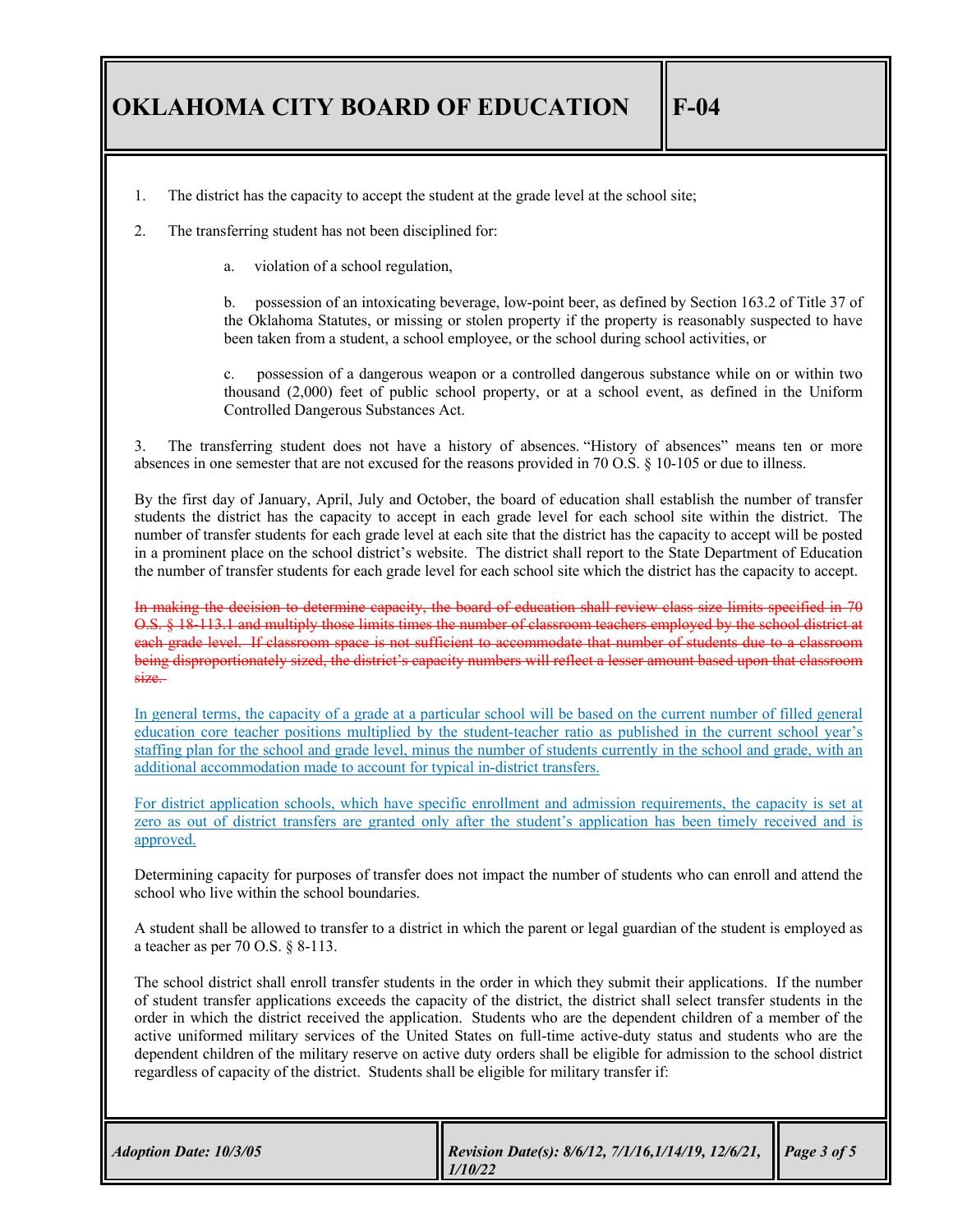1. At least one parent of the student has a Department of Defense issued identification card; and

2. At least one parent can provide evidence that he or she will be on active-duty status or active-duty orders, meaning the parent will be temporarily transferred in compliance with official orders to another location in support of combat, contingency operation or a national disaster requiring the use of orders for more than thirty (30) consecutive days.

If accepted, a student transfer is granted for the existing school year and may continue to attend in future years. At the end of the school year, the district may deny continued transfer of the student due to capacity or for disciplinary reasons or a history of absences.

If a transfer request is denied by the administration, the parent or legal guardian of the student may appeal the denial within ten (10) days of notification of denial to the board of education. The board of education shall consider the appeal at its next regularly scheduled board meeting if notice is provided prior to the statutory deadline for posting the agenda for the meeting. If notice is after the deadline for posting, the board shall consider the appeal at a special meeting of the board of education.

Appeal process: During the appeal, the board of education will meet with the administration and parent or legal guardian of the student in executive session. While in executive session the administration will explain why the transfer was denied, and the members of the board will be able to ask questions of the administration. The board will then hear from the parent or legal guardian as to why the transfer should have been approved. The members of the board will be able to ask questions of the parent or legal guardian. The administration and the parent or legal guardian will be excused from the executive session while the board deliberates on the appeal. The board will return to open session and will vote to approve the denial or overturn the denial of the transfer.

If the board of education votes to uphold the denial of the transfer, the parent or legal guardian may appeal the denial within ten (10) days of the notification of the appeal denial to the State Board of Education. The parent or legal guardian shall submit to the State Board of Education and to the superintendent of the district, a notice of appeal on the form prescribed by the State Board of Education.

A student who enrolls in a school district in which the student is not a resident shall not be eligible to participate in school-related extramural athletic competition governed by the Oklahoma Secondary School Activities Association for a period of one (1) year from the first day of attendance at the receiving school unless the transfer is from a school district which does not offer the grade the student is entitled to pursue as per 70 O.S. § 8-103.2.

#### Transfers for Special Education students

If a transfer application is received for a child with disabilities to a school district other than the district of residence of the child pursuant to the Education Open Transfer Act the following provisions shall apply:

1. The school district shall establish availability of the appropriate program, staff, and services prior to approval of the transfer;

2. Prior to the approval of the transfer of a child on an individualized education program (IEP), a joint IEP conference shall be required between the district of residence and the receiving district; and

3. Upon approval of the transfer, the receiving district shall claim the child in the average daily membership for state and for federal funding purposes and shall assume all responsibility for education of the child. For state funding purposes, the State Department of Education shall include the appropriate grade level weight and all category weights to which the pupil is assigned pursuant to the provisions of Section 18-201.1 of this title when calculating

| <i><b>Adoption Date: 10/3/05</b></i><br>1/10/22 | Revision Date(s): 8/6/12, 7/1/16,1/14/19, 12/6/21, Page 4 of 5 |  |
|-------------------------------------------------|----------------------------------------------------------------|--|
|-------------------------------------------------|----------------------------------------------------------------|--|